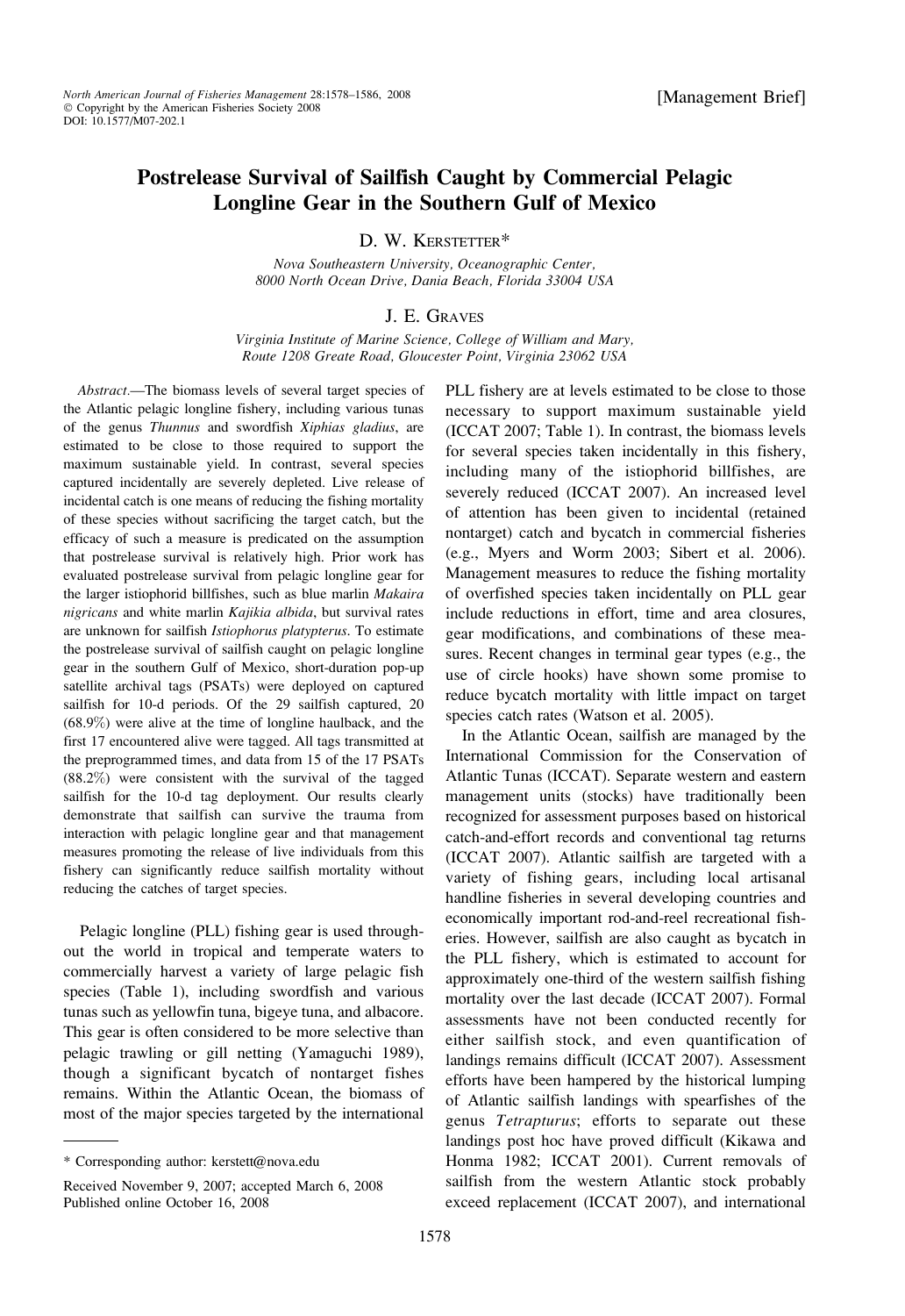#### MANAGEMENT BRIEF 1579

TABLE 1.—Comparison of biomass estimates for target and nontarget species in the Atlantic Ocean, as reported by ICCAT (2007), for the international pelagic longline fishery. The annual catch percentage, (reported landings + reported discards) is the proportion of the total sport and commercial catch for that species. Estimates of biomass and fishing mortality are from the most recent available assessments; the first subscript indicates the year in question, the second (MSY) the biomass necessary to produce maximum sustainable yield.

|                                                                 |                                                      |                                                     | Longline means: 2000-2005 |                        |
|-----------------------------------------------------------------|------------------------------------------------------|-----------------------------------------------------|---------------------------|------------------------|
| Species, stock                                                  | Relative biomass $(B)$                               | Relative fishing mortality $(F)$                    | Landings<br>(metric tons) | Annual<br>catch $(\%)$ |
|                                                                 |                                                      | <b>Target species</b>                               |                           |                        |
| Swordfish<br>Xiphias gladius,<br>South Atlantic                 | $B_{2006}/B_{\text{MSV}} =$ likely $>1$              | $F_{2005}/F_{\text{MSV}} =$ likely <1               | 13,797                    | 96.1                   |
| Swordfish, North<br>Atlantic                                    | $B_{200}$ $B_{\text{MSV}} = 0.99$<br>$(0.87 - 1.27)$ | $F_{2005}/F_{\text{MSY}} = 0.86$<br>$(0.65 - 1.04)$ | 11,163                    | 94.5                   |
| Bigeye tuna<br>Thunnus obesus                                   | $B_{2003}/B_{\text{MSY}} = 0.85 - 1.07$              | $F_{2002}/F_{\text{MSY}} = 0.73 - 1.01$             | 82,152                    | 62.7                   |
| Yellowfin tuna<br>T. albacores <sup>d</sup>                     | $B_{2001}/B_{\text{MSV}} = 0.73{\text -}1.10$        | $F_{200}$ / $F_{\text{MSV}} = 0.87 - 1.46$          | 29,468                    | 41.9                   |
| Albacore T. alalunga,<br>North Atlantic                         | $B_{2005}/B_{\text{MSV}} = 0.81$<br>$(0.69 - 0.97)$  | $F_{2005}/F_{\text{MSY}} = 1.50$<br>$(1.30 - 1.70)$ | 27,819                    | 22.9                   |
|                                                                 |                                                      | Nontarget species                                   |                           |                        |
| White marlin<br>Kajikia albida <sup>a</sup>                     | $B_{2004} < B_{\text{MSY}}$                          | $F_{2004}$ > $F_{\text{MSY}}$ , possibly            | 251 <sup>b</sup>          | 90.8 <sup>a</sup>      |
| Sailfish Istiophorus<br><i>platypterus,</i><br>Western Atlantic | $\mathbf{c}$                                         | b                                                   | 1,731                     | 67.8                   |
| Blue marlin Makaira<br>nigricans                                | $B_{2004} < B_{\text{MSY}}$                          | $F_{2004} > F_{\text{MSY}}$                         | 781 <sup>a</sup>          | $64.0^{\rm a}$         |

<sup>a</sup> Formerly *Tetrapturus albidus* (see Collette et al. 2006). **b** Catches from North Atlantic only.

<sup>c</sup> Not estimated during the most recent stock assessment.

<sup>d</sup> Catches from western Atlantic only.

management actions such as live release may be required to prevent further stock reductions.

No ICCAT management measures for sailfish are currently in effect. However, U.S. management measures have prohibited the retention of sailfish by domestic commercial fishers since the approval of the first National Marine Fisheries Service (NMFS) fishery management plan for Atlantic billfish in 1988 (NMFS 1988). The available literature suggests that one-third to more than one-half of the sailfish caught in PLL fisheries are alive at the time of longline retrieval (haulback), the percentage that is alive being greater for fish caught with circle hooks than for those caught with J-hooks (Farber and Lee 1991; Jackson and Farber 1998; NMFS 2007). The efficacy of live release in reducing sailfish mortality depends on the rates of survival at PLL haulback and the rates of survival for animals released from the gear.

The survival rate of sailfish released from PLL gear is presently unknown. Pop-up satellite archival tags (PSATs) provide a means to overcome many of the limitations of conventional and acoustic tags that preclude their use in determining postrelease survival (reviewed in Graves et al. 2002; Kerstetter and Graves 2006a). For example, the use of PSATs to assess fishery impacts on white marlin has revealed high postrelease survival rates for billfish species from both recreational rod-and-reel and commercial PLL gear types (Horodysky and Graves 2005; Kerstetter and Graves 2006a; Graves and Horodysky 2008).

Our study was undertaken to estimate the survival of sailfish released alive from coastal PLL gear and thereby (1) to assess the efficacy of the current domestic management measure requiring live release and (2) to determine whether such a measure could have a significant conservation benefit for sailfish stocks if adopted throughout the Atlantic region.

#### Methods

Deployments of PSATs on sailfish occurred in the southern Gulf of Mexico, about 90 km south-southwest of Key West, Florida, in an area traditionally targeted by the U.S. coastal PLL fleet. All (17) PSATs were deployed opportunistically aboard the 16.5-m commercial fishing vessel Kristin Lee, 1 PSAT in November 2005, 9 in May 2006, and 7 in June 2007. The primary target species for all three trips was swordfish and, as is standard in the fishery, all sets used chemical lightsticks. The gear was deployed at dusk, and haulback was at dawn. The gear configuration consisted of 18.3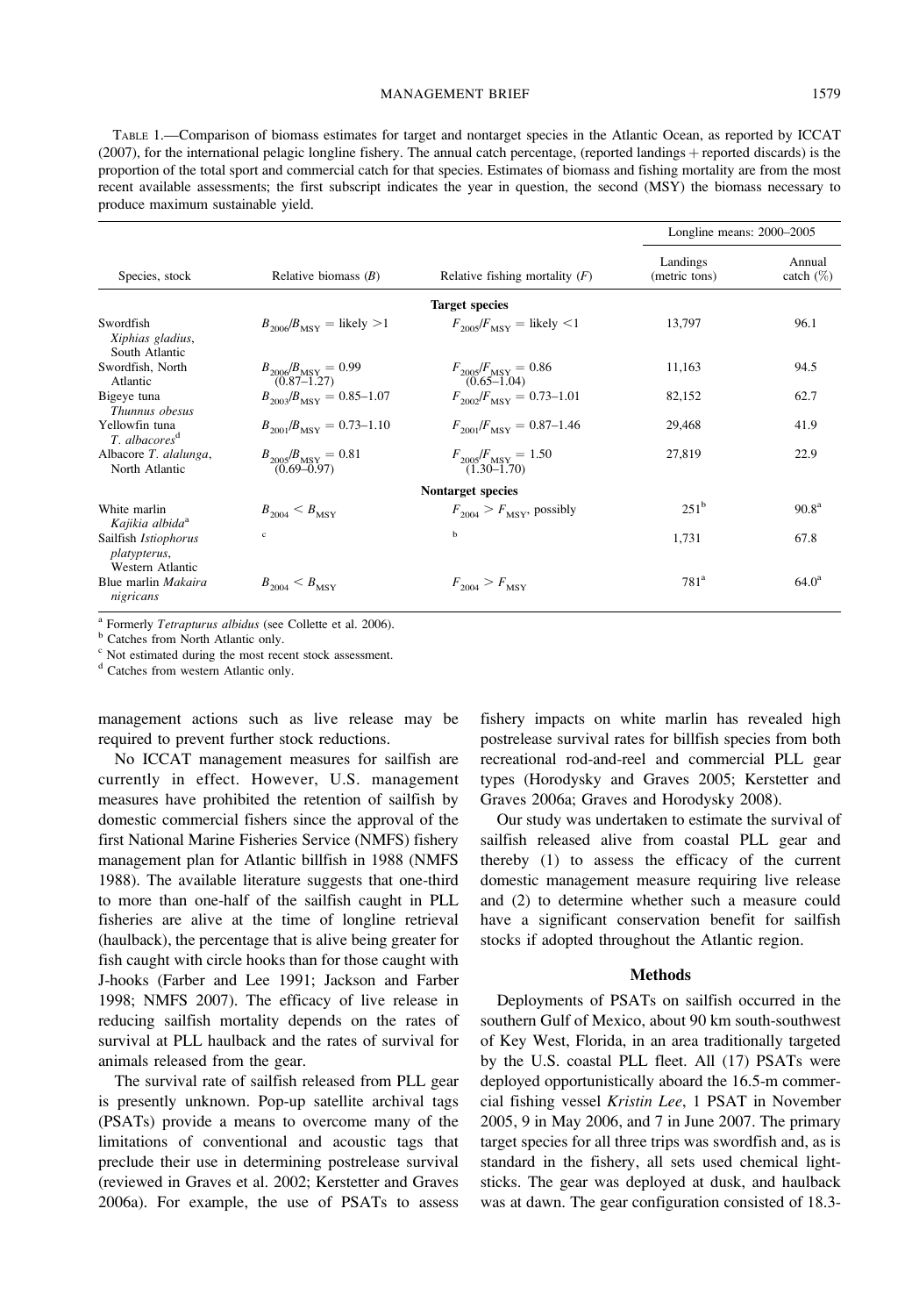m leaders and buoy float-line lengths and either 16/0 nonoffset circle hooks (Model 39960: O. Mustad & Son, Gjövik, Norway) or size 18/0 less than 10 degreeoffset circle hooks (Model lpcirbl: Lindgren-Pitman, Pompano Beach, Florida). The bait was mostly frozen squid of the genus *Illex* but occasionally included frozen Atlantic mackerel Scomber scombrus.

Microwave Telemetry (Columbia, Maryland) Model PTT-100 HR satellite tags were rigged with a fluorocarbon monofilament tether and a large nylon dart head per Graves et al. (2002). This tag, which sampled temperature, pressure (depth), and irradiance (light level) approximately every 90 s, included emergency release software that automatically initiated PSAT detachment if the pressure sensor indicated depths approaching the crush limit of the tag casing (about 2,000 m). The PSATs deployed in 2007 had additional ''fail-safe'' programming that would trigger the release of the tag from the animal if it remained at a constant depth  $(\pm 20 \text{ m})$  for more than 96 h, suggesting a mortality resting on the ocean floor or a prematurely released tag floating on the surface. All PSATs were preprogrammed to release from the fish after 10 d. Data were transmitted through the Advanced Research and Global Observation Satellite (ARGOS) system after detachment from the animal.

The PSAT tagging procedures used were identical to the ones described in Kerstetter and Graves (2006a), although a smaller applicator tip (8 cm) was employed to compensate for the more laterally compressed sailfish body form. The first 17 sailfish evaluated as alive were tagged, regardless of size, hooking location, or physical condition. Hook type and hooking location (following Yamaguchi 1989) were noted, and fish condition was evaluated with the 10-point ACESS scale (see Kerstetter et al. 2003). Sailfish were released as soon as possible after tagging by the standard commercial protocol of cutting the leader near the hook unless the hook was readily accessible for manual removal. A conventional NMFS Cooperative Tagging Center streamer tag was also attached posterior of the PSAT on all fish. No fish were resuscitated after tagging, and the total time at boatside for each animal was less than 5 min.

The survival of tagged animals was inferred from three types of environmental data provided by the tag: water temperature changes, depth changes, and ambient light intensity. Frequent short  $(<15$ -min) variations in both depth and temperature throughout the 10-d period with daily changes in light level were taken as indicators of a live sailfish.

The 95% confidence intervals associated with the postrelease mortality estimates were calculated per Kerstetter and Graves (2006a) using the release mortality software (version 1.1.0) developed by Goodyear (2002). Confidence intervals were based on 10,000 simulations, the assumed underlying postrelease mortality rate being derived from the transmitted data with no error sources (e.g., no premature releases or tag-induced mortality). For the purpose of these simulations, natural mortality was also assumed to be zero (because of the relatively short tagging deployment period) and the full deployment period was used as the time for full expression of postrelease mortality.

#### Results

Three trips comprising 17 sets (approximately 6,300 total hooks) were taken to deploy PSATs on sailfish caught by coastal PLL gear targeting swordfish. The bycatch of istiophorid billfishes was minimal, comprising less than 3% by number of the total catch. Of 29 sailfish on the gear at the time of haulback, 20 (68.9%) were alive, including 3 that broke off the leader before tagging. The estimated fork lengths (lower jaw to tail fork) of the 17 PSAT-tagged and released sailfish ranged from 107 to 183 cm (mean, 139 cm; Table 2). Twelve of the fish were hooked inside or about the mouth, four were foul-hooked, and another was not hooked but entangled in the leader. Only one sailfish (5-01; Table 2) was so deeply hooked that the hooking location was not visible on examination alongside the vessel. One sailfish tagged during this study was hooked through the eye orbit (but damage to the eye itself was not visible). Of the 9 sailfish that were dead at haulback, 4 were hooked internally, 2 were foul-hooked around the tail, and 3 had lost their hooks before the hooking location could be ascertained.

All 17 PSATs reported to the ARGOS satellites, although 3 had a 1-d or 2-d delay from expected popup date to the date of first transmission. An average of 69.8% (range, 25–88%) of the archived data were transmitted through the ARGOS system. Four (23.5%) of the PSATs were found on shore following cessation of the transmission period and returned to the authors, one in 2006 and three in 2007. All  $(100\%)$  of the archived data were recovered from these four returned PSATs.

The depth and temperature data transmitted from the PSATs indicated that 15 of the 17 (88.2%) sailfish released from the PLL gear survived for the full 10-d deployment period (Figure 1a, b). Fifteen fish showed similar short-scale vertical movements throughout the 10-d period. Although all of the surviving fish spent the majority of time within 50 m of the surface, several demonstrated frequent movements to depths in excess of 100 m (Figure 1a, b).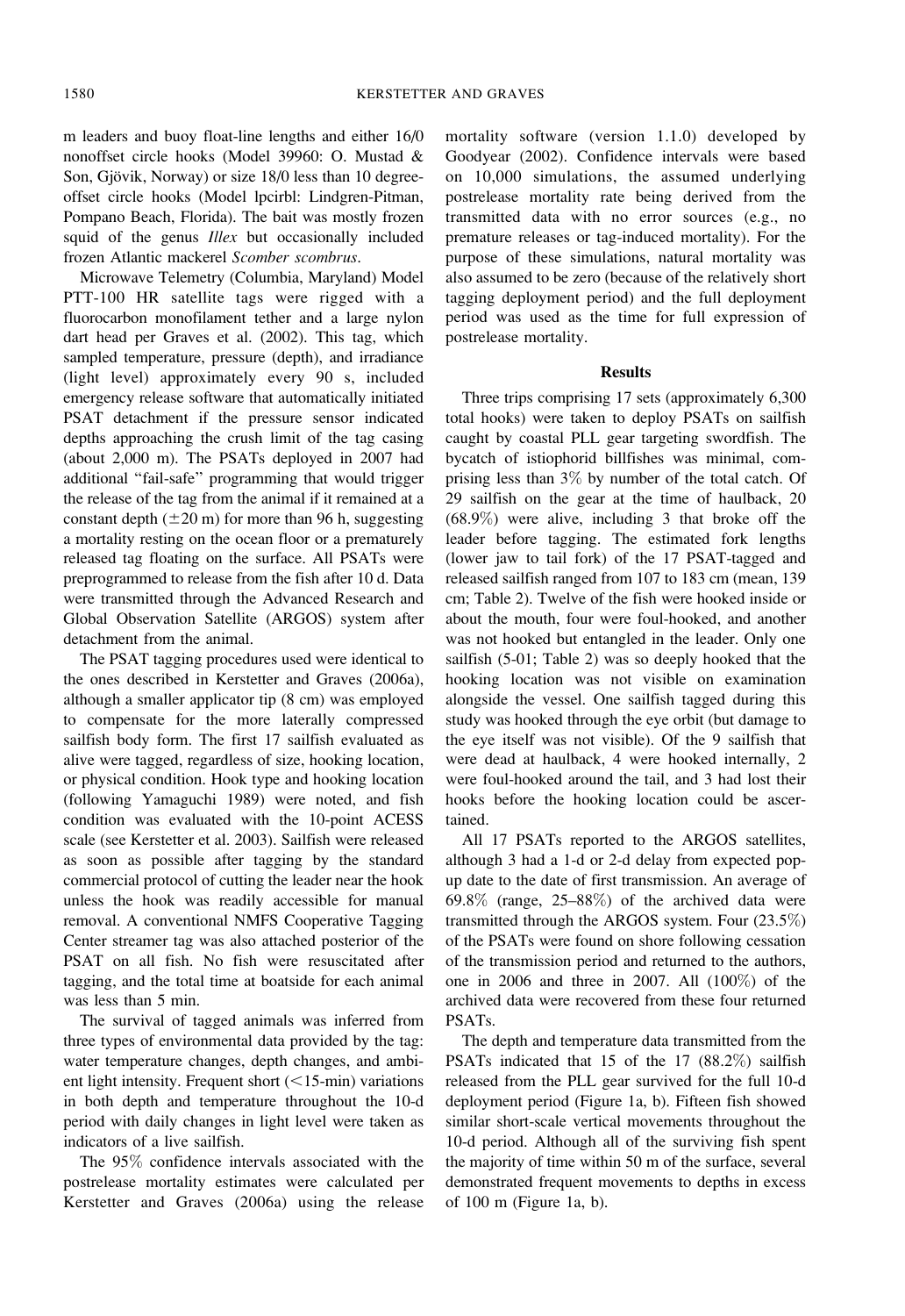### MANAGEMENT BRIEF 1581

TABLE 2.—Summary of tagging (pop-up satellite archival tags) efforts for sailfish in the southern Gulf of Mexico, 2005–2007. The ACESS score refers to a physical condition index based on a 10-point scale  $(10 = \text{best possible condition}; \text{see Kerstetter et})$ al. 2002), and the reporting percentage is the amount of archived data transmitted back via satellite (ARGOS system). Estimated lengths are from the lower jaw to the tail fork.

| Fish <sup>a</sup> | Hooking<br>location | Hook<br>size | Hook<br>removed? | <b>ACESS</b><br>score | Estimated<br>length (cm) | Reporting<br>percentage | Survived? |
|-------------------|---------------------|--------------|------------------|-----------------------|--------------------------|-------------------------|-----------|
| $5-01$            | Not visible         | 18/0         | No               | 9                     | 152                      | 25                      | No        |
| $6 - 01$          | Corner              | 16/0         | Yes              | 9                     | 137                      | 59                      | Yes       |
| $6 - 02$          | Lower jaw           | 18/0         | Yes              | 9                     | 183                      | 82                      | Yes       |
| $6 - 03$          | Fouled              | 16/0         | No               | 8                     | 168                      | 63                      | Yes       |
| $6 - 04$          | Isthmus             | 18/0         | Yes              | 10                    | 183                      | 55                      | Yes       |
| $6 - 05$          | Corner              | 16/0         | No               | 10                    | 168                      | 68                      | Yes       |
| $6 - 06$          | Eye socket          | 16/0         | N <sub>0</sub>   | 9                     | 152                      | 75                      | Yes       |
| $6 - 07$          | Fouled              | 16/0         |                  | 8                     | 152                      | $65^{\rm b}$            | Yes       |
| $6 - 08$          | Lower jaw           | 18/0         | Yes              | 8                     | 168                      | 40                      | Yes       |
| $6-09$            | Corner              | 18/0         | Yes              | 8                     | 152                      | 68                      | Yes       |
| $7 - 01$          | Corner              | 16/0         | No               | 9                     | 122                      | 75                      | Yes       |
| $7 - 02$          | Corner              | 16/0         | No               | 8                     | 122                      | 88                      | No        |
| $7 - 03$          | Corner              | 16/0         | No               | 6                     | 122                      | 87                      | Yes       |
| $7 - 04$          | Corner              | 16/0         | No               | 10                    | 122                      | $74^{\rm b}$            | Yes       |
| $7 - 05$          | Corner              | 16/0         | No               | 10                    | 137                      | 86 <sup>b</sup>         | Yes       |
| $7 - 06$          | Corner              | 16/0         | No               | 5                     | 107                      | 88                      | Yes       |
| $7 - 07$          | Corner              | 16/0         | No               | 6                     | 122                      | 88 <sup>b</sup>         | Yes       |

<sup>a</sup> Fish with at number starting with 5 were tagged in November 2005, fish with a number starting with 6 in May 2006, and fish with a number starting with 7 in June 2007.

<sup>b</sup> Original reporting percentage; tags were later found and returned, giving a 100% data recovery rate.



## Hours Following Release

FIGURE 1.—Vertical movements (dark lines) of four sailfish tagged with pop-up satellite archival tags (PSATs) in the southern Gulf of Mexico and associated light levels (light lines [red in the online version]). Light level values are unitless and range from 0 (minimum) to 255 (maximum). The shaded bars represent nighttime periods. Each track is the beginning 48-h segment of a 10 d PSAT deployment period. Panels (a) and (b) are for animals 6-07 and 7-05, respectively (Table 2), which survived the experiment; panels (c) and (d) are for animals 5-01 and 7-02, which did not.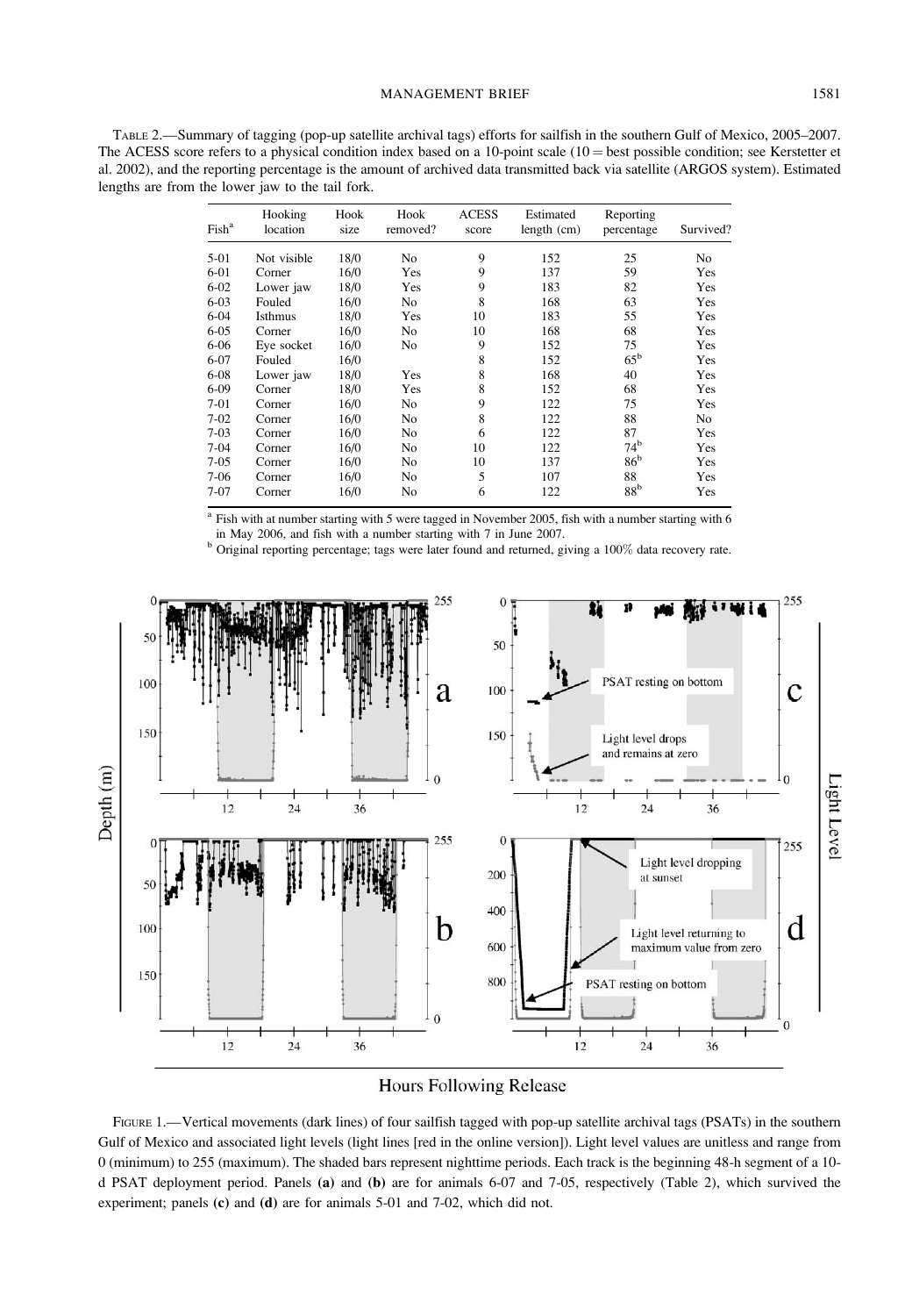Both sailfish mortalities occurred soon after the fish were released from the gear. One deeply hooked sailfish (5–01; Figure 1c) exhibited some vertical movements during the first 12 h following release, and then apparently came to rest on the seafloor for at least 2 h with no movement or temperature fluctuations. During the next 48 h, the PSAT showed extensive vertical movements with minimal changes in temperature  $(25.5-26.2^{\circ}\text{C})$  and no recorded ambient light, even during daylight hours. As in Kerstetter et al. (2004), we conclude that this PSAT (and probably part of the dead sailfish) was eaten by a scavenging animal such as a shark and subsequently regurgitated. Sailfish 7-02 (Figure 1 d) also apparently died shortly after release from the PLL gear. This individual was located offshore of the continental shelf at the time of death because the archived depths increased rapidly before the PSAT (and presumably the sailfish) came to rest at 944 m. Light intensities were below the detection sensitivity of the tag sensor at this depth, hence archived light level readings fell to zero. The PSAT subsequently detached from the animal after approximately 7 h, and archived light levels returned to the maximum value again while floating at the bright surface.

The directional movements of the tagged sailfish were variable (Figure 2). However, most (12) of the surviving fish probably remained within the U.S. Exclusive Economic Zone (EEZ), many in the 2007 tagging season moving east-northeast within the Gulf Stream along the shelf on the east coast of Florida toward West Palm Beach and northward (see Nelson and Farber 1998). Two fish that remained in the U.S. EEZ traveled westward into the eastern Gulf of Mexico. For the remaining three, the first reported locations of two sailfish were within the EEZ of the Commonwealth of the Bahamas (one 88 km due west of Andros Island at the edge of the Great Bahama Bank and the other 90 km west-northwest of Walker Cay off the northern edge of the Little Bahama Bank). Only one sailfish in the study was within the EEZ of the Republic of Cuba at the end of the 10-d period, the first PSAT transmission occurring in northern Cuban shelf waters just west of Bahía de Cabañas.

These data result in an overall postrelease survival rate of 88.2%. Assuming an underlying true postrelease mortality rate of 11.8% and a study of 17 total satellite PSATs, the results of the Goodyear (2002) simulation indicate a 95% confidence interval of 0–23.5% mortality for sailfish within 10 d of release. To date, none of the conventional (dart) tags applied to the PSAT-tagged fish have been reported or returned to the NMFS Cooperative Tagging Center.



FIGURE 2.—Map showing the locations of release and first transmission for 17 sailfish (Table 2) tagged with pop-up satellite archival tags. Filled circles with crosses denote the tagging locations, open circles with crosses the first points of contact with transmitting tags after release from the fish; mortalities are indicated by times signs. The dashed line indicates the boundary of the U.S. Exclusive Economic Zone.

### Discussion

Previous studies of blue and white marlin have revealed relatively high rates of postrelease survival. A study of white marlin using PSAT technology showed that a 16-kg individual was capable of carrying a longer-duration PSAT for 43 d, traveling almost 1,500 km during the deployment period (Kerstetter and Graves 2006a). Like the sailfish studied by Hoolihan (2005) in the Arabian Gulf, sailfish tagged from recreational vessels in the Pacific Ocean off Central America (Prince et al. 2006) carried similar-sized satellite archival tags for up to 118 d; however, these fish (mean weight, 19.0 kg) were generally smaller than the white marlins (21.2 kg) tagged by Kerstetter and Graves (2006a). We do not believe that the size of any individual sailfish was a factor in either survival or mortality within this study.

Our estimate of postrelease survival for sailfish is based on inferences from short-duration tag attachments that represent a balance between accounting for all relevant sources of mortality while minimizing the potential for exogenous sources of mortality unrelated to our experiment. Five- to 10-d deployment periods are considered appropriate for postrelease studies of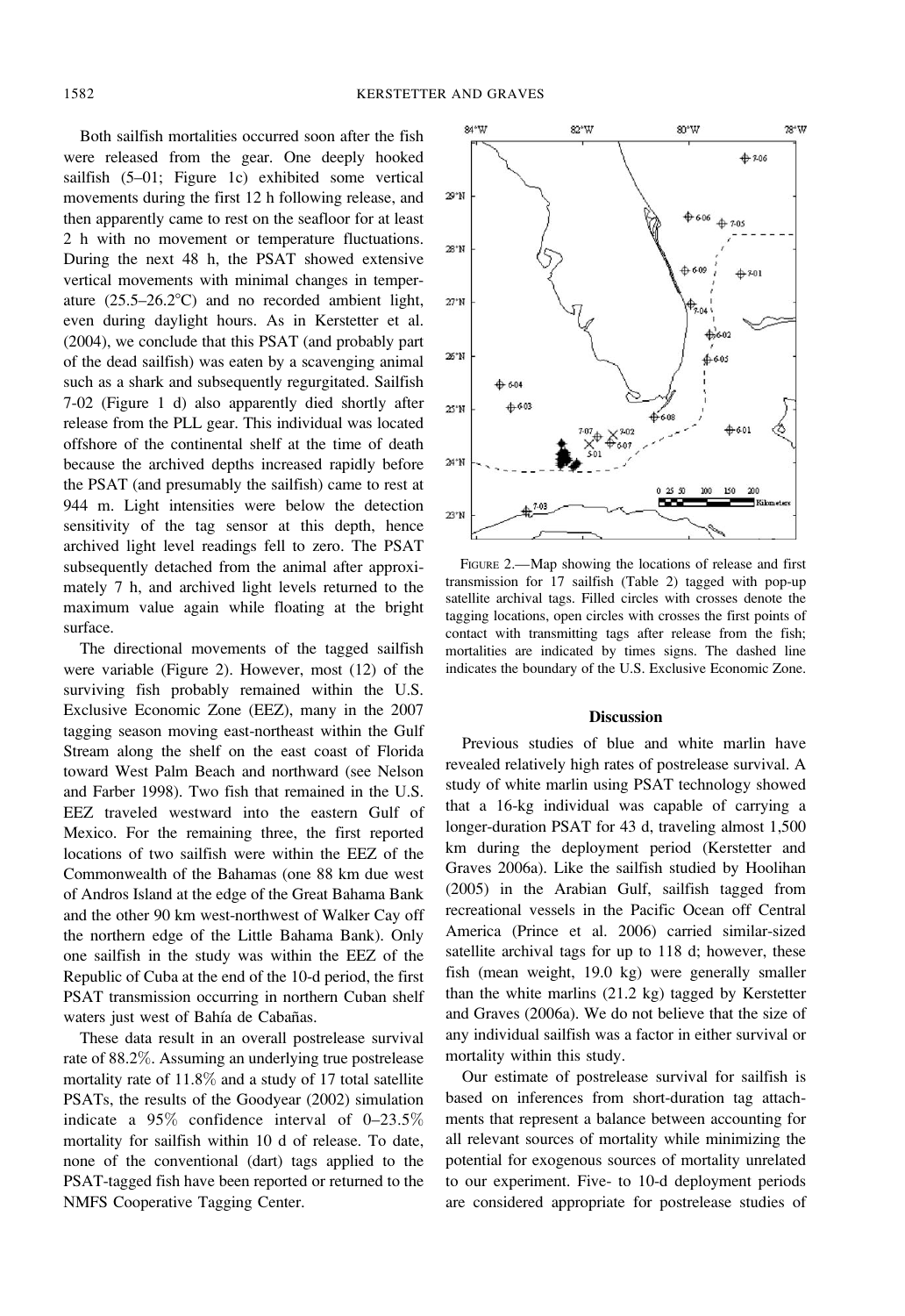billfishes because most mortalities occur within 1–144 h of release (Domeier et al. 2003; Horodysky and Graves 2005; Kerstetter and Graves 2006a); conventional tag recaptures within a few days of release indicate a return to feeding behavior. Both of the mortalities in this study occurred within 48 h. Longer deployment periods would increase the potential of the observation of natural mortality events, confounding our inferences of relevant predictors and thereby biasing the postrelease survival results downward (Goodyear 2002).

The number of PSATs deployed in this study (17) was limited. As a result, the 95% confidence interval surrounding the observed rate of postrelease survival (88.2%) was quite large (76.5–100%). Using the simulation software of Goodyear (2002), about 325 PSATs would be required to reduce the confidence intervals to within 5% of the observed rate of postrelease survival. Considering the relatively high costs for equipment (PSATs cost approximately US\$3,500 each), vessel time, and personnel, it may simply be unrealistic to obtain the funds for a more precise estimate that accounts for all of the variables associated with such fishing activities (area, bait types, depths, etc.). Our results nonetheless qualitatively reveal high postrelease survival from PLL gear, further supporting U.S. regulations requiring live release and suggesting the efficacy of implementing these measures internationally through the ICCAT. The survival of 15 of 17 sailfish (88.2%) caught on circle hooks is also consistent with results obtained for blue marlin (100% both hook types, excluding nonreporting tags; Kerstetter et al. 2003) and white marlin (80% J-style hooks and 92.8% circle hooks; Kerstetter and Graves 2006a) caught on PLL gear.

There was no clear trend between sailfish condition at the time of haulback and survival for the 17 tagged with PSATs. Three of the surviving sailfish (fish 7-03, 7-06, and 7-07) were in marginal condition at the time of gear retrieval (ACESS scores,  $\leq 6$ ), yet survived the duration of the tag deployment period. Of the two that died after release, one was hooked internally while the other was hooked in the corner of the mouth; both had an ACESS score of 8. Although there was not a clear relationship between the ACESS score and the fate of the fish, we believe that the scoring methodology provides an easy assessment of physical condition that would be useful with the larger sample sizes associated with conventional tagging studies. Individual 6-06, which was hooked through the orbit of the eye but not the eye itself, survived for the 10-d period and had activity patterns similar to those of the other surviving animals. Kerstetter and Graves (2006a) reported that white marlin caught with large circle hooks on pelagic longline gear had a relatively high incidence of individuals hooked through the orbit (31.6%).

Although other studies have assessed hooking location by hook type for sailfish caught on recreational fishing gear (e.g., Prince et al. 2007), this issue has not been well examined for sailfish caught on PLL gear. In the studies of Falterman and Graves (2002) and Kerstetter and Graves (2006b), too few sailfish were caught on PLL gear for analyses of hooking location, although eight of the nine sailfish caught on circle hooks in the latter study were either hooked in external locations or entangled in the leader (D.W.K., unpublished data). Sailfish in the Brazilian pelagic longline fishery were significantly more likely to be hooked "externally" (i.e., with the hook visible) with size 18/0 nonoffset circle hooks, and such animals showed a higher rate of survival at haulback than those caught with J-style hooks (Kerstetter et al. 2006). Although limited, the available data nonetheless support the argument that circle hooks more frequently hook fish in external rather than internal locations, thereby reducing the chance of serious injury (see Skomal et al. 2002). The use of circle hooks rather than J-style hooks could therefore promote higher rates of postrelease survival for sailfish from the PLL fishery. However, the differences in hook performance between hook types should be taken into consideration when applying our results to international fisheries or stock assessments where circle hooks are not used.

The sailfish movements noted in this and other studies show a significant connectivity among different fisheries. Even during the relatively short 10-d period in our study, several fish crossed international boundaries. These results complement those by Prince et al. (2006) showing transboundary movements by sailfish along the Pacific coast of Central America and reinforce the need for effective international management of this species. In a regional context, there is clearly interaction between the PLL fishery and the directed recreational fisheries throughout the western North Atlantic, such as the year-round recreational fisheries for sailfish in the Florida Straits and southern Gulf of Mexico (Nakamura and Rivas 1974; NMFS 2006). As Goodyear (2007) notes, recreational fisheries frequently place higher value on catch rates rather than landings, especially for catch-and-release fisheries like those targeting marlins and sailfish. Considering the movements of sailfish within the Gulf of Mexico and northern Caribbean Sea region, a reduction in incidental mortality from the PLL fisheries should have direct benefit to catch rates of sailfish in the local recreational fisheries.

The ICCAT Standing Committee on Research and Statistics has continued to recommend exploring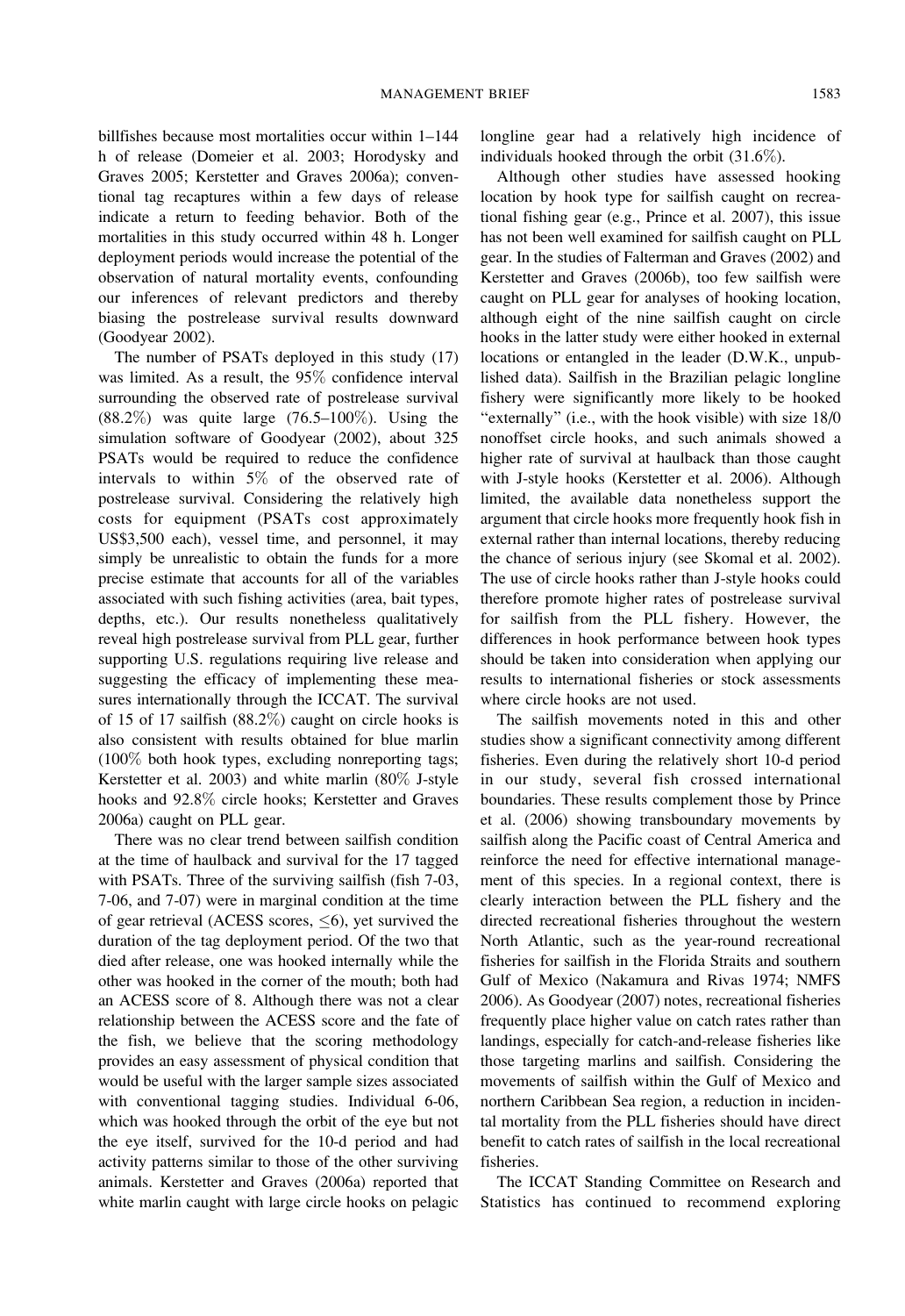

FIGURE 3.—Estimated annual reduction in sailfish mortality from 1980 to 2005 for the western Atlantic stock resulting from the release of animals that were alive at the haulback of the pelagic longline gear. The bold line represents the total catch reported to the International Commission for the Conservation of Atlantic Tunas (ICCAT) for this stock. The dashed line represents the total reported catch adjusted for both a hypothetical aggregate 50% mortality rate at haulback and the 88.2% postrelease survival rate obtained in this study; the thin solid lines on either side represent the upper and lower bounds of the postrelease survival rate (70.6% and 100%) obtained by simulations with software from Goodyear (2002). All values are in metric tons (mt). Note that because the U.S. pelagic longline fishery has not been allowed to retain sailfish since 1988, the three 50% mortality lines do not include U.S.-reported dead discards for the years 1988–2005. The shaded area shows the harvest level of approximately 600 metric tons recommended by ICAAT's Standing Comittee on Research and Statistics (SCRS) as replacement yield for the western Atlantic stock (ICCAT 2001).

methods to reduce the bycatch of sailfish (and other billfishes) in the Atlantic PLL fisheries. As previously mentioned, reductions of sailfish bycatch can be achieved by several management strategies. One method would be to implement time–area closures based on historical catch reports of target and bycatch species. Questions exist regarding the appropriate scale of such closures, which would only be effective if enforced in conjunction with onboard observers or satellite-based vessel monitoring system (VMS) coverage. The historical reluctance within the ICCAT to adopt measures requiring observer or VMS coverage suggests that the probable levels of compliance with such time–area closures would be low. Furthermore, any effort reduction that would lead to reduced catches of target species would not be strongly supported by most ICCAT members. Changes in gear technology, such as circle hooks, are also possible; several studies

(see Kerstetter and Graves 2006b) have demonstrated increased survival at haulback with this terminal gear type, but such measures would only be effective in conjunction with mandatory live release.

Mandatory live release provides a management alternative that could also be effective in reducing stockwide fishing mortality on sailfish without impacting the catches of target species. The values of mortality at haulback for sailfish obtained by fisheries observers range from around 40% on circle hooks to around 60% on J-style hooks (NMFS 2007). Assuming that approximately half of the sailfish caught by PLL gear are alive at haulback and applying the postrelease survival estimate from this study, if there had been mandatory live release of western Atlantic sailfish over the past 20 years, catches would have remained within the 600 metric tons estimated as the replacement yield of the stock (Figure 3). Goodyear (2007) argued a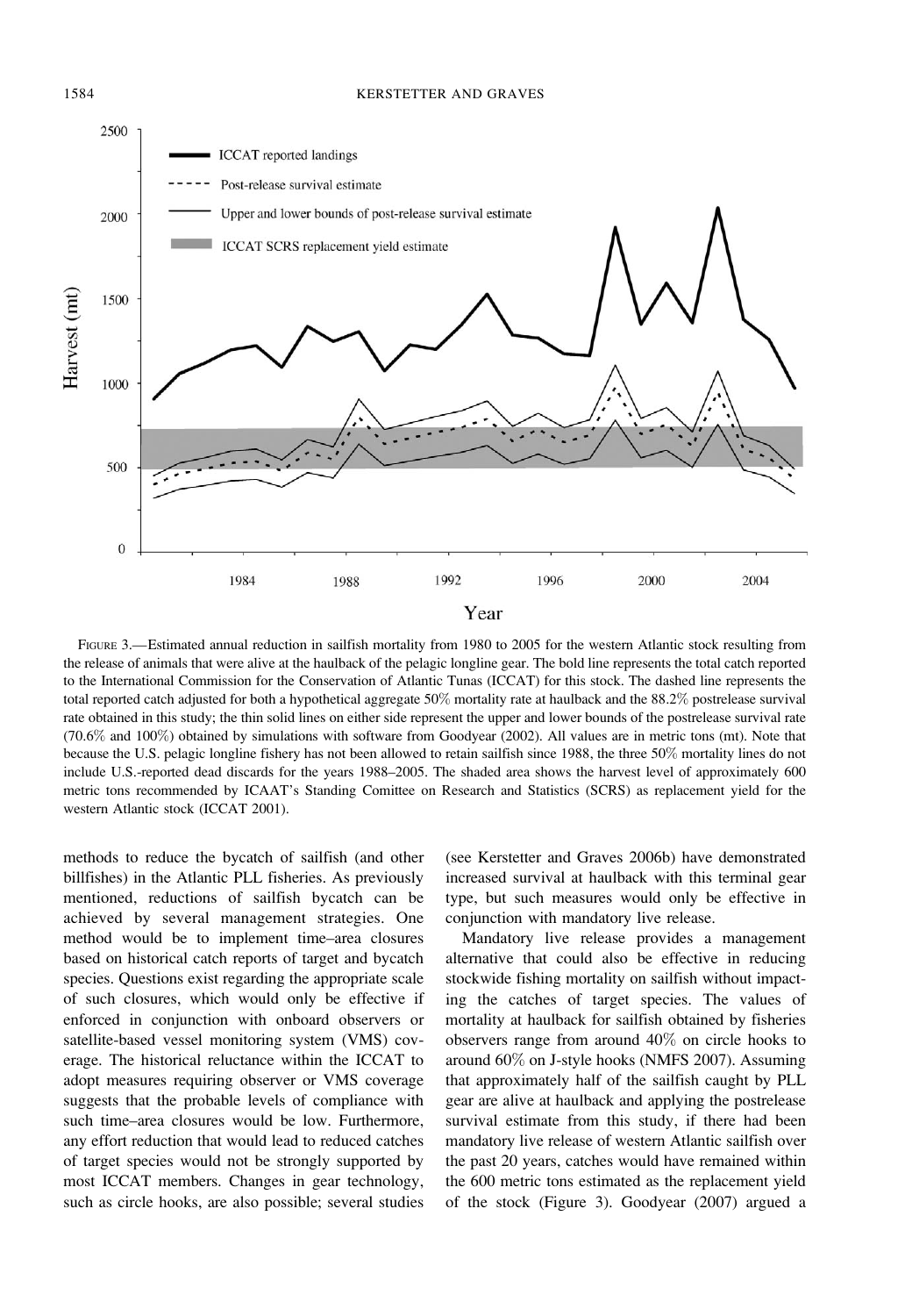similar point with recreational catch-and-release fisheries, suggesting by extension that reducing mortalities in the PLL fishery through live release alone could result in lowering harvests below the replacement yield. In the absence of another, better-defined sustainable harvest level target, maintaining harvests within or below the replacement yield level should result in direct benefits to the sailfish stocks. In the absence of a live release ethic on PLL vessels, fisheries observer coverage might be necessary for compliance purposes. Management in the U.S. PLL fishery prohibits the landings of sailfish by PLL vessels, thereby removing the incentive for retaining live animals. A similar strategy might be useful in other areas. Calls for mandatory live release of sailfish by PLL fisheries have been opposed in international fisheries management forums, the arguments against them being based on anecdotal evidence of high mortality rates for released sailfish from this gear type. The relatively high level of postrelease survival observed in this study clearly supports mandatory live release of sailfish as an effective measure to reduce fishing mortality on these overfished stocks without sacrificing catches of valuable target species.

## Acknowledgments

The authors thank Captain A. Mercier and crewmembers W. Fischer and W. Marshall of the FV Kristin Lee for their assistance. Helpful suggestions on the manuscript were provided by A. Horodysky (Virginia Institute of Marine Science) and three anonymous reviewers. Tagging assistance was provided by S. Bayse (Nova Southeastern University Oceanographic Center), and maps were generated with assistance from E. Machemer (Nova Southeastern University Oceanographic Center). Funding for this work was provided by the Gulf State Marine Fisheries Commission (award number BILLFISH-2005-009).

#### References

- Collette, B. B., J. R. McDowell, and J. E. Graves. 2006. Phylogeny of recent billfishes (Xiphoidei). Bulletin of Marine Science 79:455–468.
- Domeier, M. L., H. Dewar, and N. Nansby-Lucas. 2003. Mortality rate of striped marlin (Tetrapturus audax) caught with recreational tackle. Marine and Freshwater Research 54(4):435–445.
- Falterman, B., and J. E. Graves. 2002. A comparison of the relative mortality and hooking efficiency of circle and straight shank ("J") hooks used in the pelagic longline industry. Pages 80–87 in A. Studholme and J. Lucy, editors. Catch and release in marine recreational fisheries. American Fisheries Society, Symposium 30, Bethesda, Maryland.
- Farber, M. I., and D. W. Lee. 1991. A statistical procedure for estimating the mortality on discarded billfish caught by

longline gear. ICCAT (International Commission for the Conservation of Atlantic Tunas) Collective Volume of Scientific Papers 35:113–119.

- Goodyear, C. P. 2007. Recreational catch and release: resource allocation between commercial and recreational fishermen. North American Journal of Fisheries Management 27:1189–1194.
- Goodyear, C. P. 2002. Factors affecting robust estimates of the catch-and-release mortality using pop-up tag technology. Pages 172–179 in A. Studholme and J. Lucy, editors. Catch and release in marine recreational fisheries. American Fisheries Society, Symposium 30, Bethesda, Maryland.
- Graves, J. E., and A. Z. Horodysky. 2008. Does hook choice matter? Effects of three circle hook models on postrelease survival of white marlin. North American Journal of Fisheries Management 28:471–480.
- Graves, J. E., B. E. Luckhurst, and E. D. Prince. 2002. An evaluation of pop-up satellite tags for estimating postrelease survival of blue marlin. U.S. National Marine Fisheries Service Fishery Bulletin 100:134–142.
- Hoolihan, J. P. 2005. Horizontal and vertical movements of sailfish (Istiophorus platypterus) in the Arabian Gulf, determined by ultrasonic and pop-up satellite tagging. Marine Biology 146:1015–1029.
- Horodysky, A. Z., and J. E. Graves. 2005. Application of popup satellite archival tag technology to estimate postrelease survival of white marlin (Tetrapturus albidus) caught on circle and straight-shank (''J'') hooks in the western North Atlantic recreational fishery. U.S. National Marine Fisheries Service Fishery Bulletin 103:84–96.
- ICCAT (International Commission for the Conservation of Atlantic Tunas). 2001. Report of the fourth ICCAT billfish workshop. ICCAT Collective Volume of Scientific Papers 53:1–22.
- ICCAT (International Commission for the Conservation of Atlantic Tunas). 2007. Report of the Standing Committee on Research and Statistics. ICCAT, Madrid.
- Jackson, T. L., and M. I. Farber. 1998. Summary of at-sea sampling of the western Atlantic Ocean, 1987–1995, by industrial longline vessels fishing out of the port of Cumana, Venezuela. ICCAT (International Commission for the Conservation of Atlantic Tunas) Collective Volume of Scientific Papers 47:203–228.
- Kerstetter, D. W., B. E. Luckhurst, E. D. Prince, and J. E. Graves. 2003. Use of pop-up satellite archival tags to demonstrate survival of blue marlin (Makaira nigricans) released from pelagic longline gear. U.S. National Marine Fisheries Service Fishery Bulletin 101:939–948.
- Kerstetter, D. W., J. Polovina, and J. E. Graves. 2004. Feeding on PSATs: evidence of two shark predation events on tagged fishes from the NW Atlantic and Pacific oceans. U.S. National Marine Fisheries Service Fishery Bulletin 102:750–756.
- Kerstetter, D. W., and J. E. Graves. 2006a. Survival of white marlin (Tetrapturus albidus) released from commercial pelagic longline gear in the western North Atlantic. U.S. National Marine Fisheries Service Fishery Bulletin 104:434–444.
- Kerstetter, D. W., and J. E. Graves. 2006b. Effects of circle versus J-style hooks on target and nontarget species in a